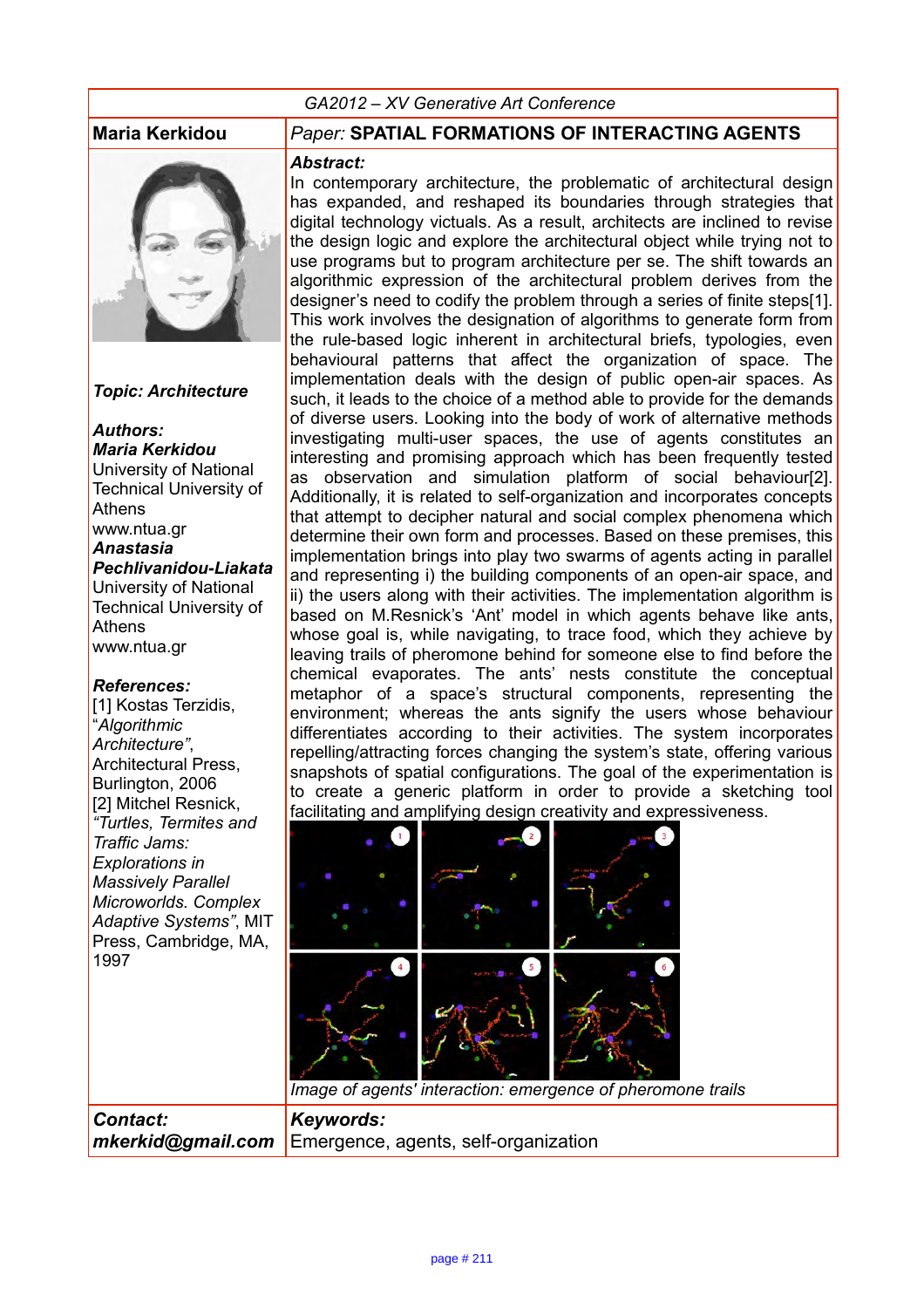# **Spatial formation of interacting agents**

**M. Kerkidou, BSc, MSc.** 

*School of Architecture, National Technical University of Athens, Greece. e-mail: mkerkid@gmail.com* 

**Prof. Emeritus A. Pechlivanidou-Liakata, BSc, MSc.** 

*School of Architecture, National Technical University of Athens, Greece. e-mail:deste@central.ntua.gr* 

# **Abstract**

In contemporary architecture, the cogitation on architectural design has expanded, and reshaped its boundaries through strategies that digital technology victuals. As a result, architects are inclined to revise the design logic and explore the architectural object while trying not to use programs but to program architecture per se.

The shift towards an algorithmic expression of the architectural problem derives from the designer's need to codify the problem through a series of finite steps. This work involves the designation of algorithms to generate form from the rule-based logic inherent in architectural briefs, typologies, even behavioural patterns that affect the organisation of space.

The implementation deals with the design of public open-air spaces. As such, it leads to the choice of a method able to provide for the demands of diverse users. Looking into the body of work of alternative methods investigating multi-user spaces, the use of agents constitutes an interesting and promising approach which has been frequently tested as observation and simulation platform of social behaviour.

Additionally, it is related to self-organisation and incorporates concepts that attempt to decipher natural and social complex phenomena which determine their own form and processes. Based on these premises, this implementation brings into play two swarms of agents acting in parallel and representing i) the building components of an open-air space, and ii) the users along with their activities.

The implementation algorithm is based on ant foraging models in which agents behave like ants, whose goal is, while navigating, to trace food, which they achieve by leaving trails of pheromone behind for someone else to find before the chemical evaporates.

The ants' nests, the food-sources retrieved and the nodes constitute the conceptual metaphor of a space's structural components, representing the environment; whereas the ants signify the users whose behaviour differentiates according to their activities.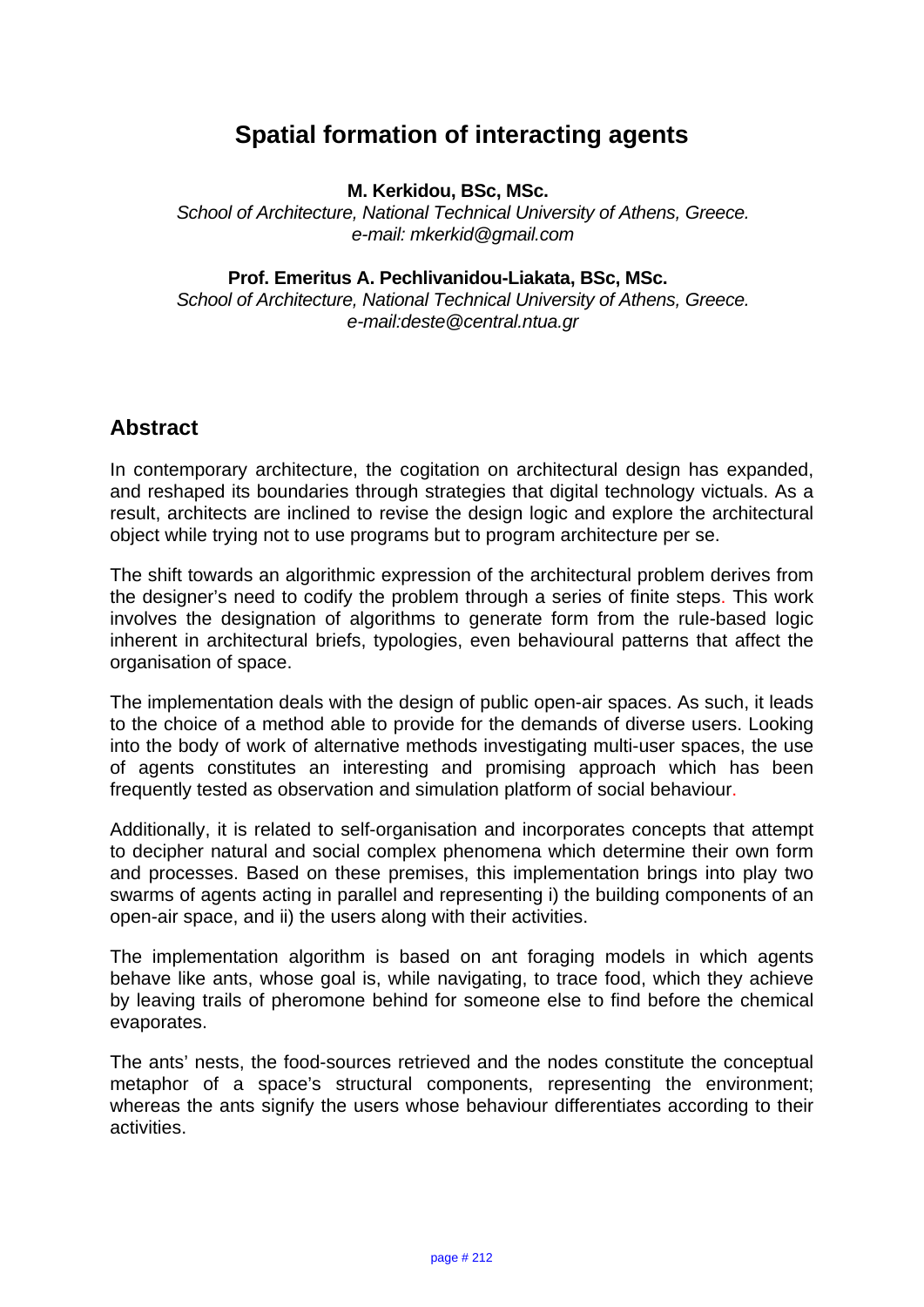The system incorporates repelling/attracting forces changing the system's state, offering various snapshots of spatial configurations. The goal of the experimentation is to create a generic platform in order to provide a sketching tool facilitating and amplifying design creativity and expressiveness.

## **1. Introduction**

The application of computers in architecture has been confined so far within the boundaries of design and representational tools in architectural projects. Contemporary computer techniques offer the possibility of developing and handling new adaptive strategies embodied within the architectural process. Thus, this work refers to an enriched type of design that is bent on an adaptable version of architectural spaces and forms which respond not only to contextual parameters, but also to elements stressed out by the activities to be accommodated, within the frameworks of adaptive architecture.

The method which is chosen for the spatial formation stems from swarm intelligence systems and the computer model that has been developed is being based on relatively simple rules, resulting to a rather complex product compared to its initial elements. In spite of the inchoative structure of the model's system the final result can many times assist with problems of contradictory criteria.

Existing research on application of similar models has presented their analytical as well as generative aspect in terms of spatial tools and methods. Within the framework of this paper, both of the aforementioned aspects are schematically implemented and presented according to the current stage of the model-under-development allows.

This is part of an ongoing study developing a method which employs one swarm of agents as the building components of an open-air space (mobile or fixed) and another one as the users and their activities. There is interchange of data between the two swarms; namely, one group responds dynamically in every alteration of the other's state. The organisation of such a system integrates a mechanism of interaction which is based on a set of interrelations among its components.

# **2. Spatial interpretations and fluctuations**

## **2.1 Spatial practice**

Bill Hillier analyses explicitly that space should not be seen as the "inert background" of human's material subsistence. "Space is more than a neutral framework for social and cultural forms. It is built into those very forms. Human behaviour does not simply happen in space. It has its own spatial forms. Encountering, congregating, avoiding, interacting, dwelling, teaching, eating, conferring are not just activities that happen in space. In themselves they constitute spatial patterns" [1].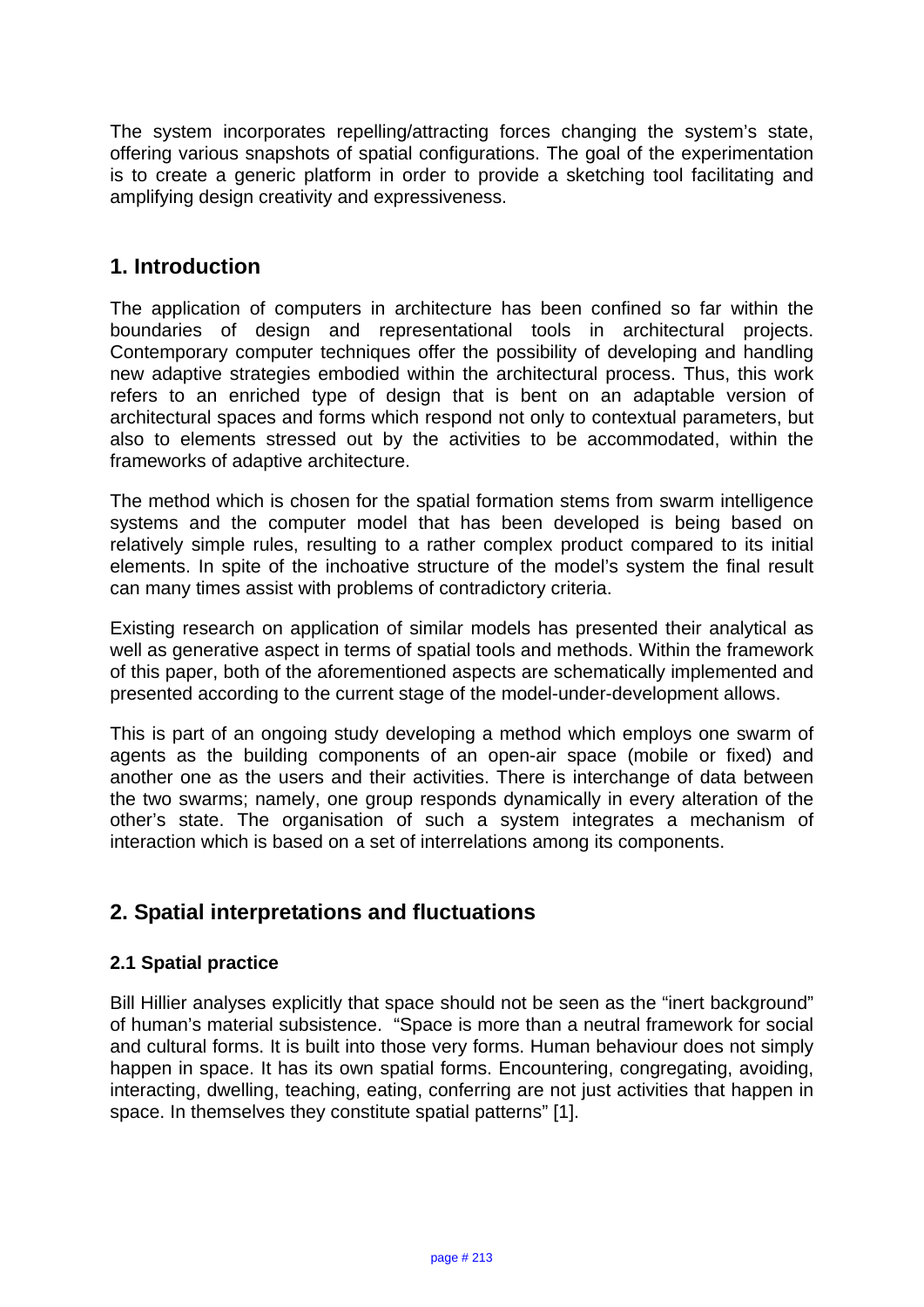As Hillier suggests, the relation between space and act of living depends on the relations between configurations of people and configurations of space. Additionally, as Ireland puts it, the aforementioned spatial patterns are "not attributes of individuals, but patterns or configurations, formed by groups or collections of people" [2].

Doreen Massey's work theorizes about the abstraction of space and contrives to present its attributes through the following considerations:

- 1. Space can be recognized as the product of interrelations: "as constituted through interactions, from the immensity of the global to the intimately tiny" [3].
- 2. Space can be understood as the sphere of the possibility of the existence of multiplicity in the sense of contemporaneous plurality: "as the sphere in which distinct trajectories coexist; as the sphere therefore of coexisting heterogeneity. Without space, no multiplicity; without multiplicity, no space. If space is indeed the product of interrelations, then it must be predicated upon the existence of plurality. Multiplicity and space as co-constitutive" [3].
- 3. Space can be identified as continuously under construction: "Precisely because space is a product of relations-between, relations which are necessarily embedded material practices which have to be carried out, it is always in the process of being made. It is never finished; never closed. Perhaps we could imagine space as a simultaneity of stories-so-far" [3].

Extending this analytical approach, De Certeau's notion of space is introduced as the composition of mobile elements' intersections. "A space exists when one takes into consideration vectors of direction, velocities, and time variables. Thus space is composed of intersections of mobile elements. It is in a sense actuated by the ensemble of movements deployed within it. Space occurs as the effect produced by the operations that orient it, situate it, temporalize it, and make it function in a polyvalent unity of conflictual programs or contractual proximities. Space is a practiced place [4].

While reflecting on the aggregation of the above theories, one discerns the importance of space's aptitude to transform, not being identified as the object space but as the spatial formulation articulated through movement, activity, habitation and interaction [5].

## **2.2 Spatial production**

In terms of design, a multitude of parameters must be integrated and embodied through the form-finding process. Additionally, the design of space requires the incorporation of complex organisational and functional necessities; and therefore "constitutes a recurrent negotiation of analyzing existing and requisite conditions as well as generating and evaluating possible responses" [6].

Further to this recognition, M. Hensel and A. Menges enhance architectural design with the properties of versatility and vicissitude; versatility dealing with "the notion of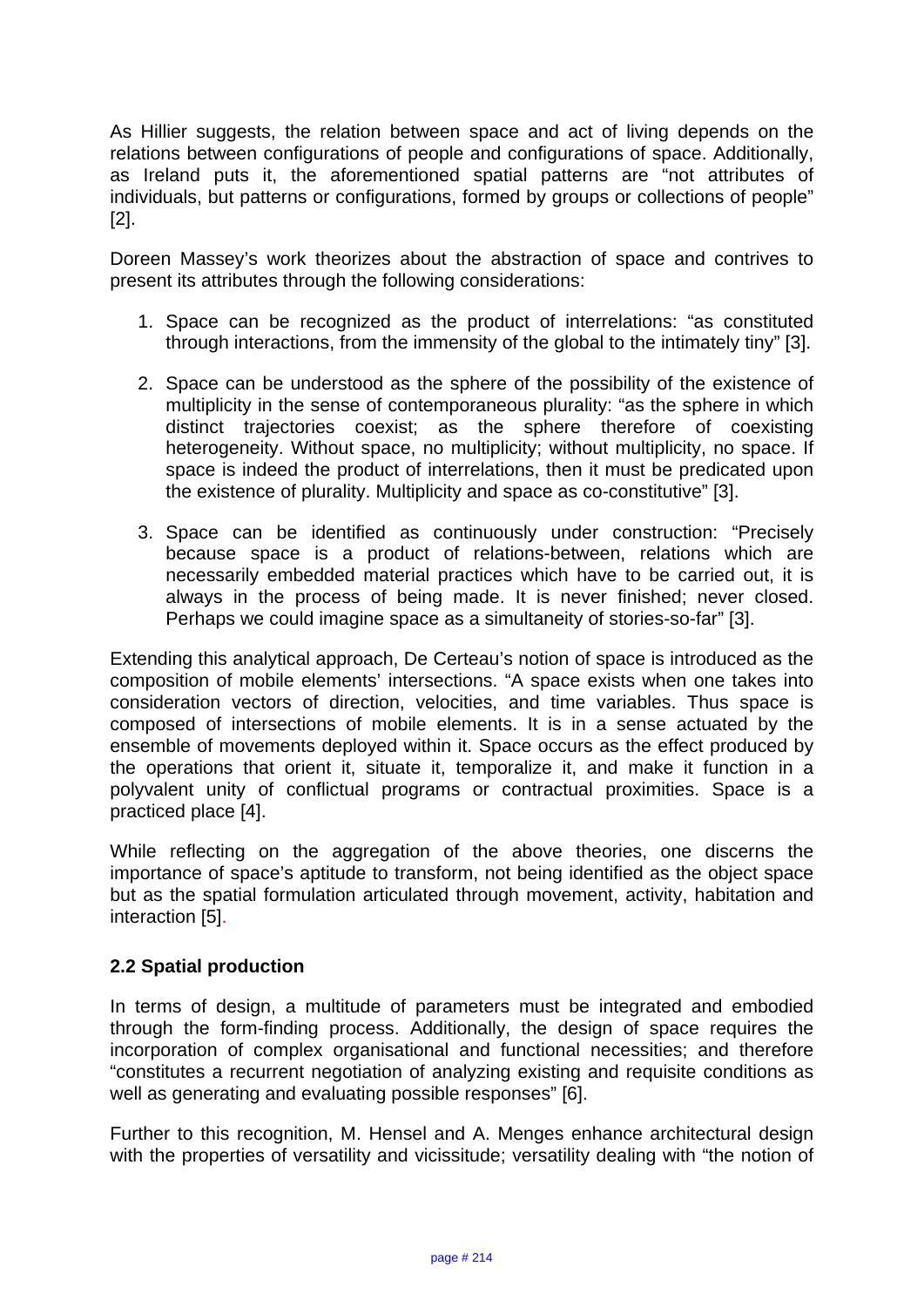the behaviour and performance of an organism or artifact within its specific context, while addressing both the object and the subject", and vicissitude entailing "the differentiation of the object and the dynamic of the environment" [7].

Moreover, from the aspect of the design process, the parameters that compose the design problem of space, in spite of the conventions and abstractions of representation, acquires the properties of space, and thus, inherits its complexity. Thereupon, the articulation of the functions that outline the architectural program is also complex. It is corroborated that space being defined through the -soon to be assigned- utility and hence, activity, shows evidence of organisational dynamic characteristics.

Such an approach argues that diverse social interactions are ascribed by the "motile, mutable and feedback-based relations between habitat and inhabitants", for which the articulation of the built environment acts as a supporting layer with catalytic features. Subsequently, inhabitants' activities can be identified as emergent equivalents of "individual and collective itineraries, with provisions made and conditions yielded by highly differentiated spatial organisation and material systems" [7].

# **3. Synthesis of space through agents**

The intention of this research is the development of a method that bridges the perception of space and the deployment of architectural design. In order to define the notion of space within the framework of habitation, interaction and activity, it is aspired to assemble the emerging attributes through computational methods that invoke interpretations and approaches of natural systems as an attempt to translate information into object. It is not intended to simulate human behaviour, but to investigate how behavioural patterns of usage and habituation of space can be produced through simple interaction among discrete entities and how this systemic structure can compose a morphogenetic matrix of spatial articulations and configurations.

According to Asquith [8], spatial behaviour allocates perpetually changeable features depending on the general context, resembling the rules conditioning social insects' behaviour, whose local interactions expedite emerging behaviours of global range; thus, stressing out the aptitude of self-organisation systems.

"The specificities of space are a product of interrelations -connections and disconnections- and their (combinatory) effects" [9]. Assembling the characteristics of space one can discern the reasons for which the agent based approach is chosen for this implementation.

Agent based modeling comprises a theoretical basis along with practical instruments which combined can offer an interesting aspect of natural and urban phenomena as a collective dynamics of interacting components. Agents facilitate the investigation of the individual's behaviour in micro-level associated to the patterns that emerge through the interplay of numerous individuals in macro-level [10].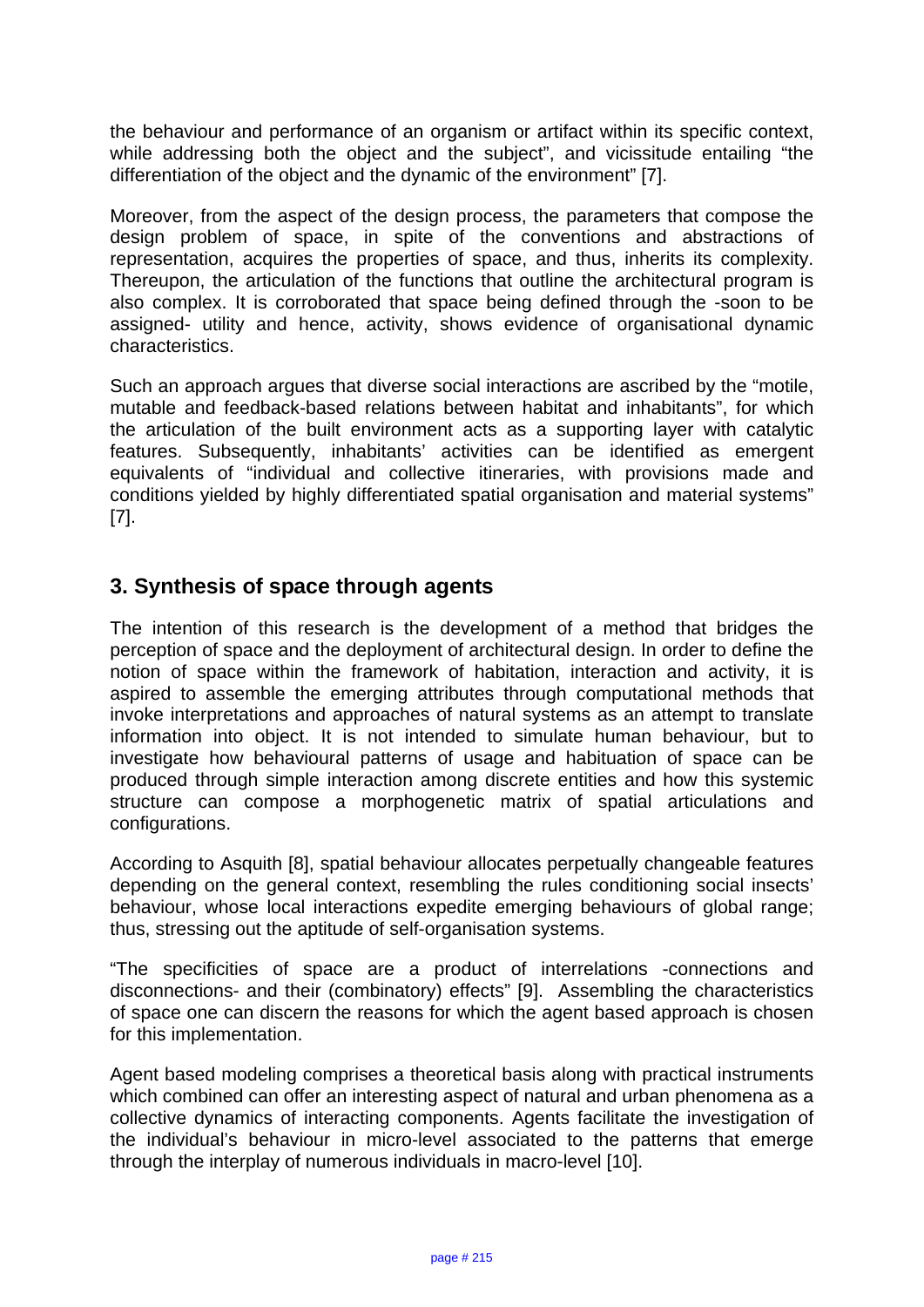Specifically, this work implements a simulation using swarm intelligence. The definition of swarm intelligence would describe the attempt to design algorithms or distributed problem-solving mechanisms that collect information from the collective behaviour of social insects, offering an alternative way of creating intelligent systems [11].

Swarm intelligence is based on two fundamental concepts: self-organisation and stigmergy. Self-organisation constitutes a process during which the global tuning of the system rises through local interactions among its components. Stigmergy complements self-organisation, describing the way of communication and interaction between the components of the system.

Extending this to artificial intelligence entails that agents can respond to disturbances without being programmed to manage the specific disturbance [11]. As James Adam describes, "the simple building behaviours of each individual, acting alone, combine together and result in the construction of coherent, functional structure". There is no activity coordinator as a unit, but rather a collective intelligence expressing the aggregate of the colony [12].

As a result, while the individual actions of each insect can be described very simply, emergent behaviour appears, that is, when many individuals are working simultaneously in the same environment, the behaviour of the system as a single entity is seen to the construction of a complex structure. This behaviour stems from the individual actions of each insect [12].

# **4. Design problem and method**

The implementation presented is addressing the design problem of open-air multiuse space such as a park. The programmatic demands deal with the fact that this kind of space addresses a broad spectrum of users from diverse backgrounds.

Principal goal is to assign to space transformative features as response to the continuously changing conditions that affect open-air spaces (e.g. weather conditions), as well as to the diverse demands of the users (e.g. sight-seeing visitors or everyday visitors).

The platform used for this implementation is NetLogo which constitutes a multi-agent programmable modeling environment (fig. 1). It offers the ability to model complex systems unfolding through time easily and effectively, along with the use of numerous agents that act independently, enabling the study of micro-behaviour of individuals as well as the macro-patterns emerging from their interaction [13].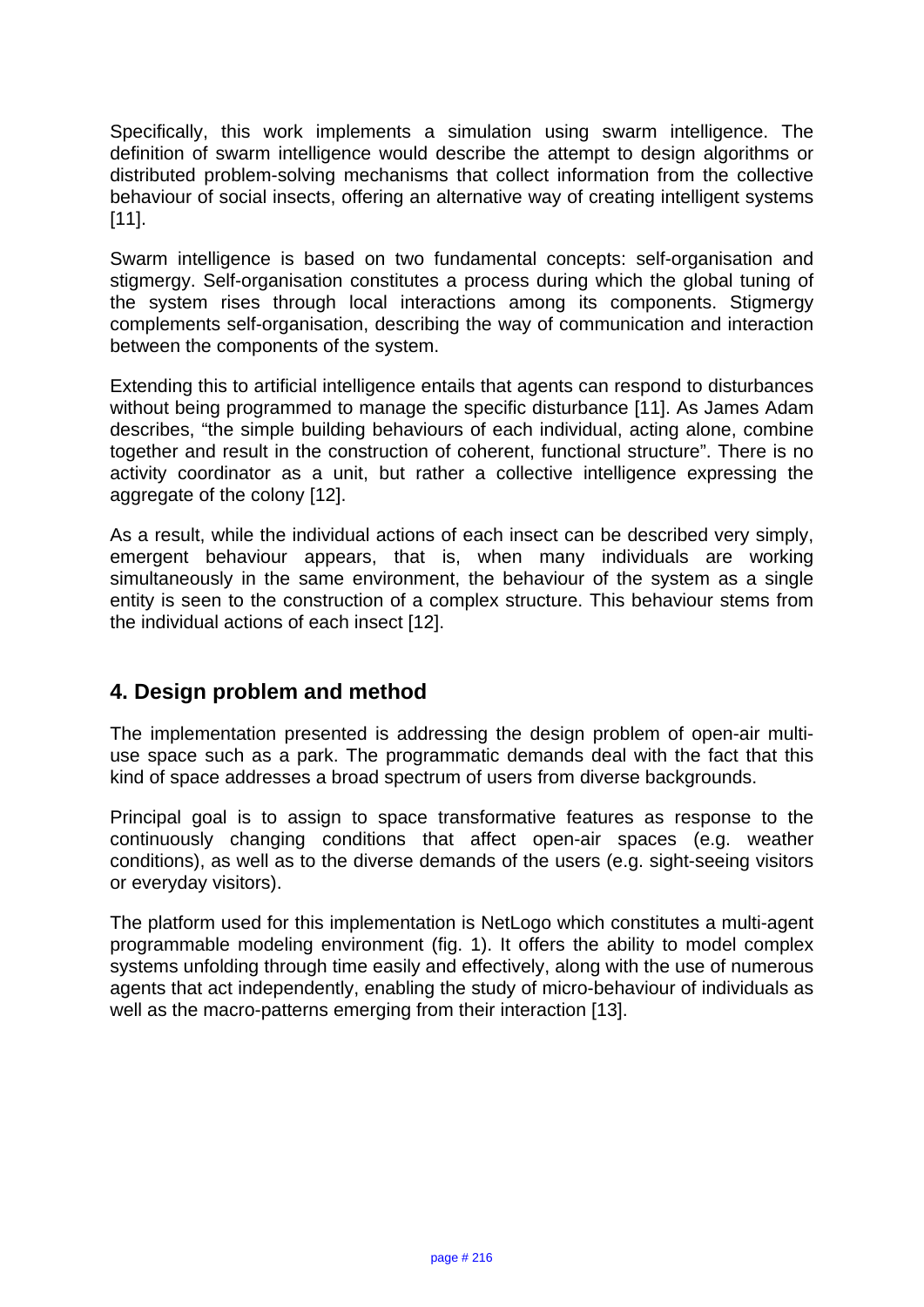

## *Figure 1: Model interface.*

The model incorporates two groups of agents that act in parallel. The one group represents the users of space/pedestrians (ants) while the second one the environment (patches: surface units of the 'wolrd') (fig. 2).



*Figure 2: Environment-agents in various forms (food-sources, birth-nests, nodes) surrounded by user-agents (ants in red and blue according to their quest status) navigating the 'world'.* 

Collective behaviour is achieved through the application of chemical substance release (pheromone), which is used to indicate destinations. Destinations conform to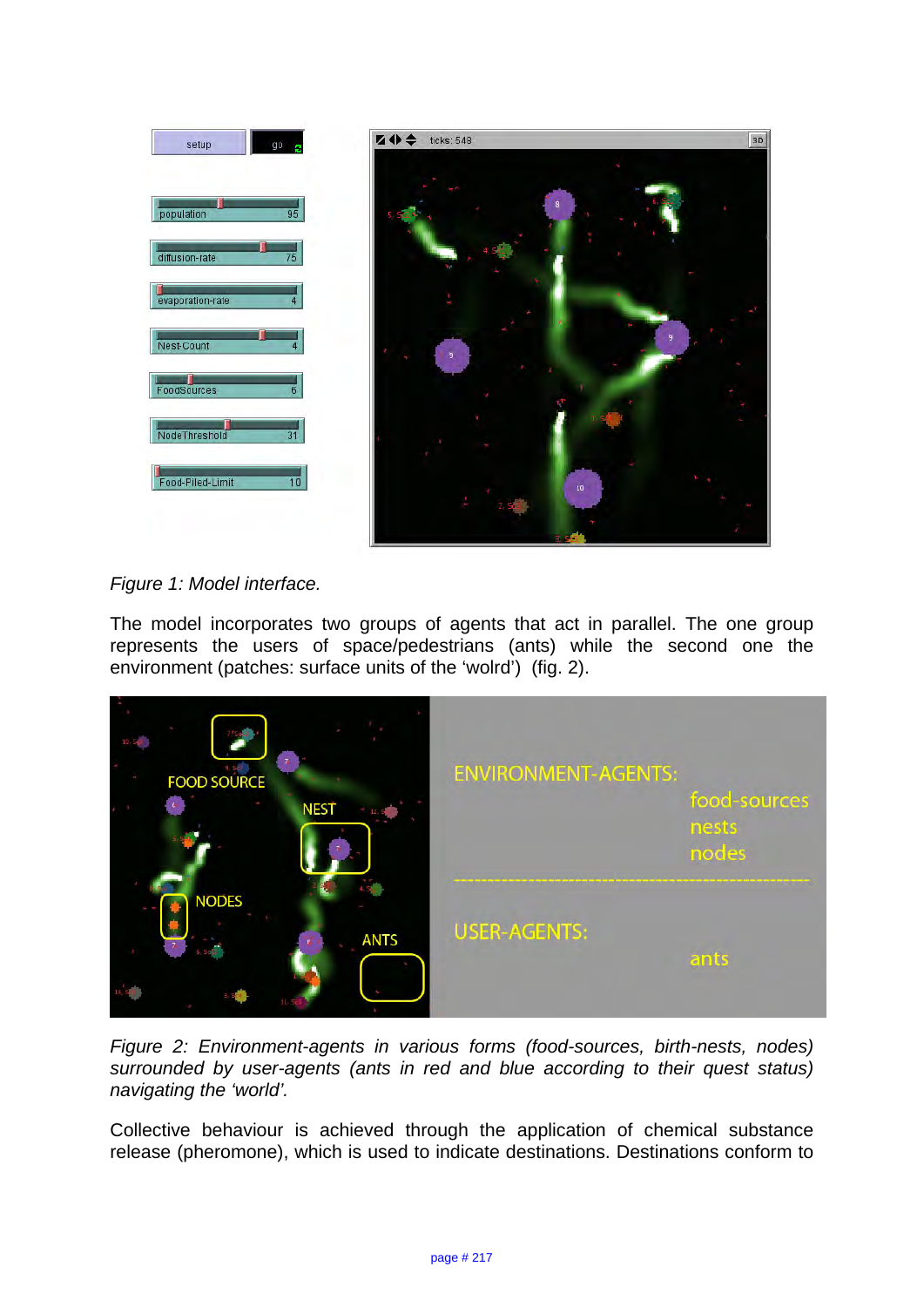each ant's food preference and constitute diverse food sources, whose discovery signals the release of pheromone, marking a trail.

The existence of the trail gradually deteriorates through evaporation, while the rest of the ants that share the same food-preferences (hence, interest in reaching the same destinations) will follow towards the location pointed by the trail. During their journey back to their birth-place (nest of route's initiation), ants become at some point aware of the nest's location inside the 'world' of patches. In actual ant behaviour this is achieved through the recognition of landmarks via comprehension of polarized light, whereas in this simulation model, it is achieved through scent emission by the nests throughout the 'world' in a gradient intensity. In this case, birth-nests as well as foodsources represent activities that engage the agents and therefore, cause their movement or lingering around the reason of attraction. Their location is set on random coordinates of the 'world', subject to the restriction not to approximate each other more than a certain number of patches.

Food-sources are labeled in order to indicate their identity to the observer, which is consistent to their 'scent'. This scent belongs either to a list of the food-sources that attract an agent (Attract List), or to the list of those that repel him (Repel List). The agents define their direction based on the scents and chemicals that are possibly stored at their neighboring patches' log. Scents originate from nests and foodsources, while chemicals derive from trails of other agents. Therefore, agents' communication is achieved indirectly, through the interaction among the patches and the agents who are located in short range.

Upon the discovery of an interesting patch, the agent, apart from examining thoroughly whether there are scents that belong or not to his list of preferences, he also calculates whether a scent's intensity outweighs the rest of the traced elements. If the indicative values show that a repeller surpasses an attractor or there are only repelling forces, then the agent ignores the stimulating source; if the attractor surpasses the repeller or there are only attracting forces, then the agent acquires heading towards the attracting source. In a similar way, the agent is checking the adjacent patches left, right and ahead in order to grasp where exactly the alert comes from and whether it is valid.

Once the food-source is traced, the agent subtracts a food-unit from the source's stock and starts to release pheromone starting his journey from the food-source to the birth-nest. Eventually, this process leads to the obliteration of food-sources which, as an integrated metaphor of the model, represents the activities (disguised as food-sources) of a specific duration which in due course, stop existing.

Trails are formed following the agents' released chemical substance which slowly evaporates and spreads out to the neighboring patches. Numerically, the diffusion and evaporation rates are defined by the program user. Throughout the program's application, nodes appear in the form of orange aggregates of patches.

Nodes constitute a response of the context to increased concentration of pheromone indicating much frequented sections of paths or junctions of many paths. The appearance of nodes is of short duration, unless reappearance occurs due to heavy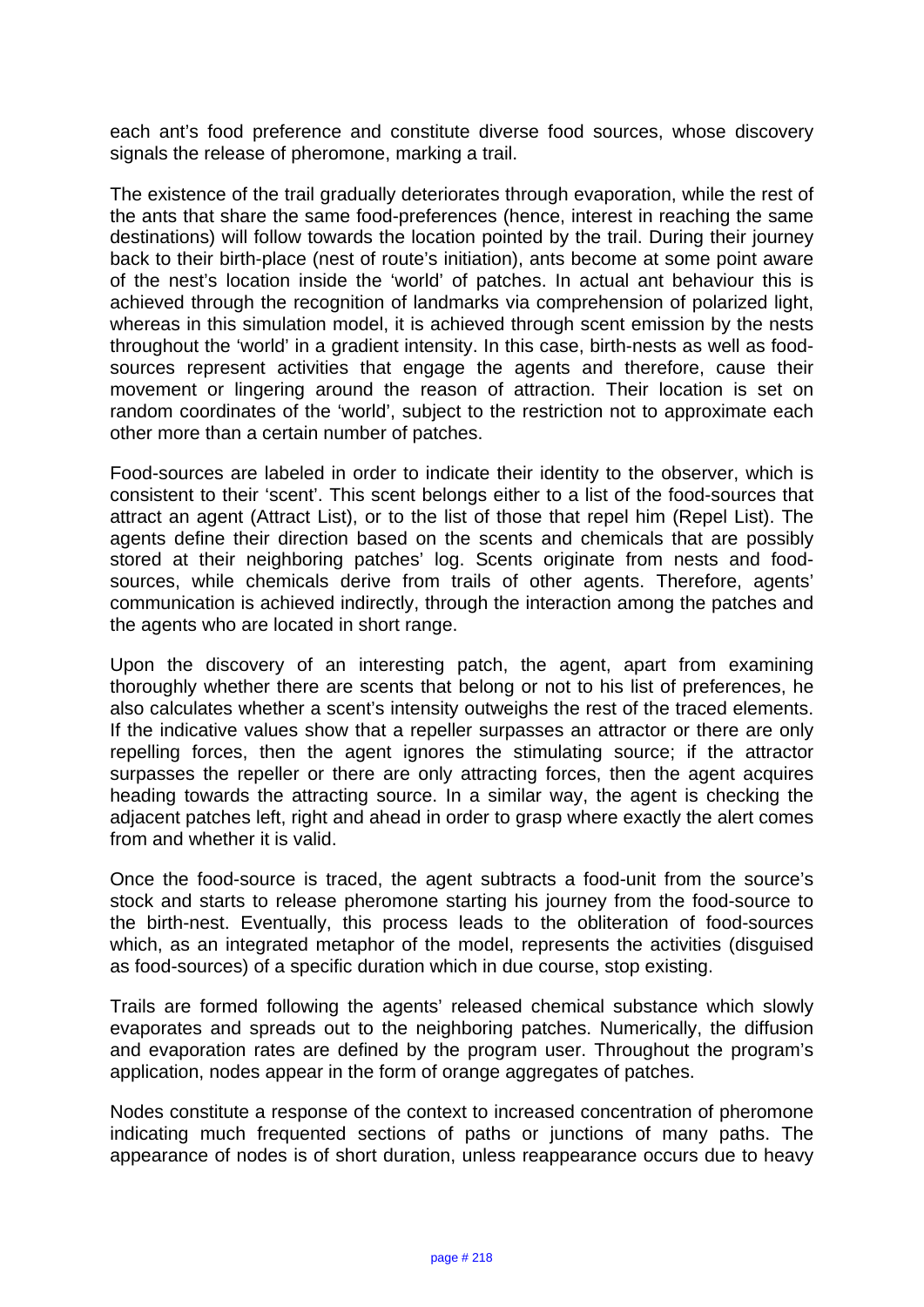traffic in trails. Their signification refers to possible places hosting new activities that can be linked with peak hours of circulation.

Another feature suggesting adaptability to the system's alterations is the nests' expanding growth, which is analogous to the food imported by the ants of the respective nest. The size of the nest changes within predefined limits, manifesting the success rate of the ants' quest. In terms of design concept, the responsive nests signify the aggregation of activities and gathering of many users, suggesting more permanent locations for the tested hosting spaces (fig. 3).



*Figure 3: Gradual growth of nests based on the colony's success to trace and carry food back to the nest.*

The emergent trail network which is produced is based on the feedback relationship among pheromone, diffusion, evaporation and agents' behaviour.

The emission of pheromone by one agent affects many others that gravitate to the trail. Should their list of preferences coincide with the traced chemical, then additional pheromone release reinforces the trail.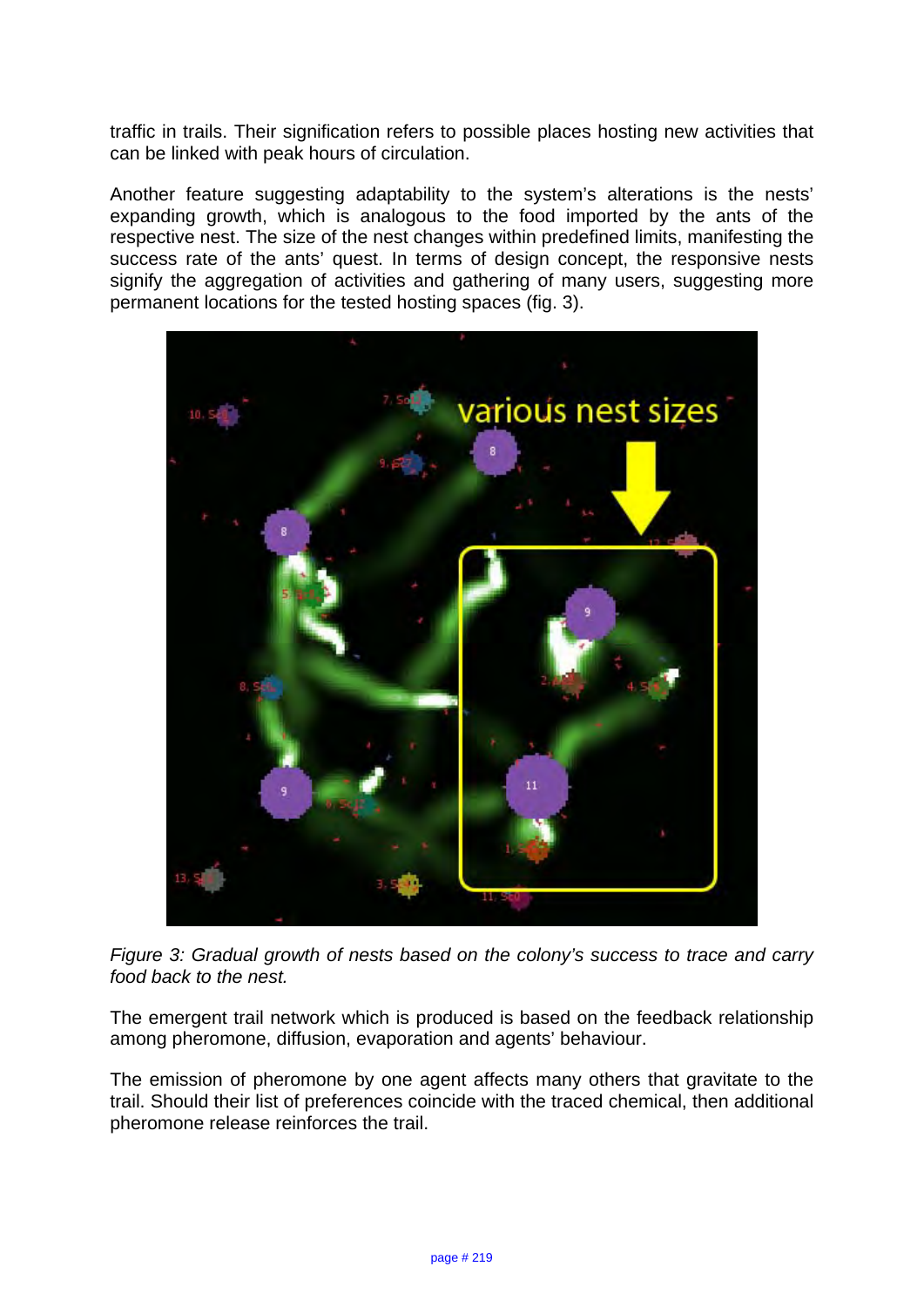Through diffusion, more agents become interested to certain paths, resulting to a route formation among food-sources and nests (fig. 4).



*Figure 4: Sequence of time steps after the initiation of the model.* 

Linking those activity-imbued spaces, puts on the map their location and establishes, as time passes, stronger connections which surpass the predefined threshold of intensity being indicated by nodes [14].

The principle variables of the model manage the tuning of the system and its responsiveness according to:

- 1. number of agents which is defined by the population of ants; number of nests (Nest-Count)
- 2. diffusion-rate which specifies the amount of pheromone which is distributed from one patch to its neighboring ones
- 3. evaporation-rate which defines the amount of pheromone that patches drop at each time step
- 4. node threshold which defines the amount of pheromone that one patch must in order to become a node

As a result, a dynamic model gives rise to emergence stemming from agent interaction with the environment in adaptive terms. The fluctuation in the behaviour of the agents, exhibits great relevance respectively with the behaviour of biological systems, as in both cases self-organisation and emergence is achieved.

The results demonstrate a dynamic methodology towards the creation of spatial and route configurations whose network develops in several directions and thus, from an architectural point exhibits interesting spatial formations.

# **5. Conclusions**

The model presented elaborates on the conceptual approach of architectural and spatial synthesis via agent based systems. Among the objects of research is to investigate whether spatial configurations can integrate diversity of behavioural singularities. The proposed method stems from a research in its schematic phase, and its structure is still under development in generic form allowing for additional features to be included in the future.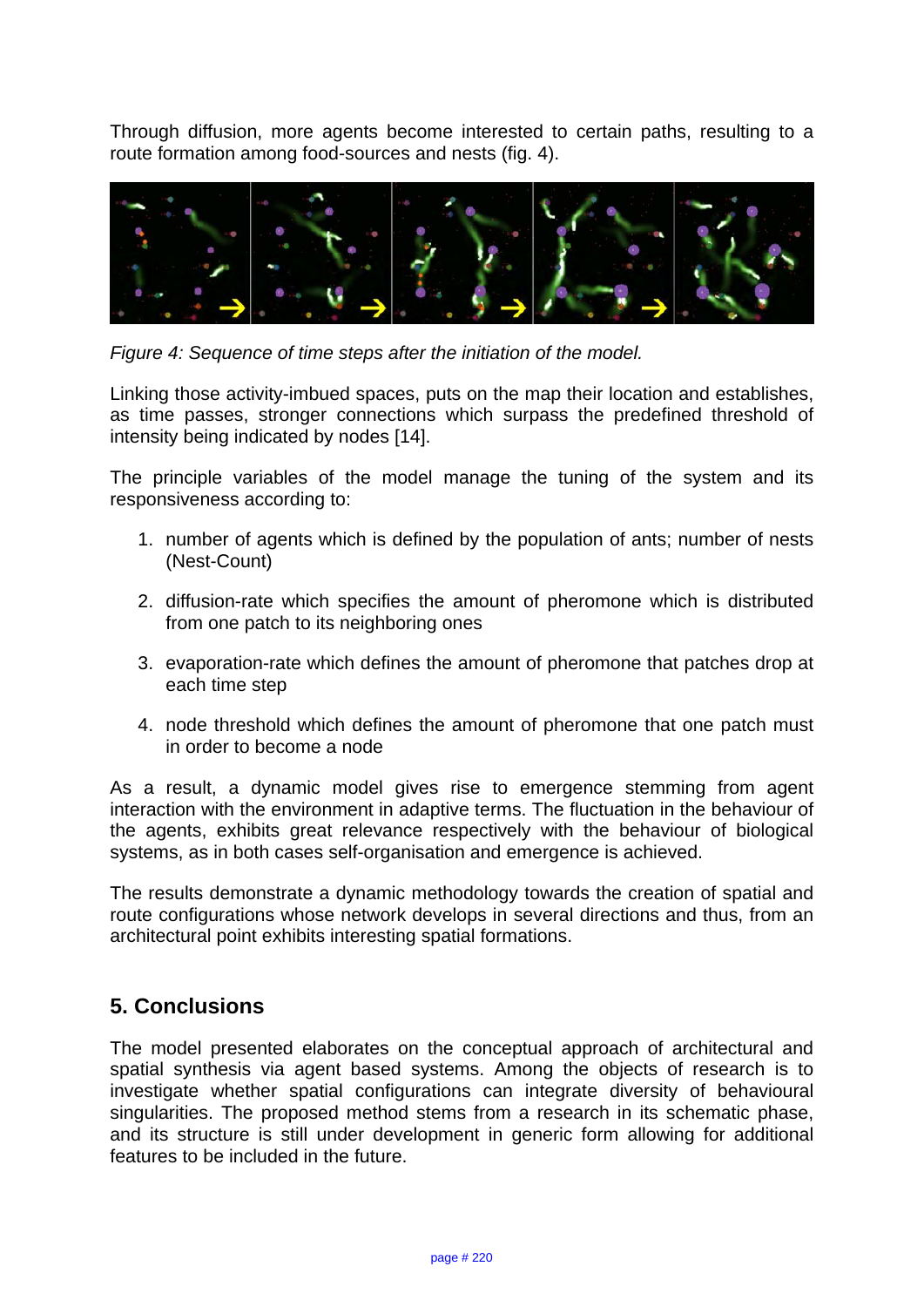The model demonstrates a dynamic system whose flexibility and adaptability can be an asset if used in early stages of design process. User-agents circulate and stimulate their context causing alterations to the behaviour of environment-agents, promoting interaction and triggering a dynamic process to evolve. The system's state is modified as the local parameters, affected by movement, change the environment's configuration, forming paths among the several activities that endure or not in time. Successively, contextual stimulus causes alterations on other agents, who also respond at a subsequent time changing their movement; forming altogether a system in constant flux. The feedback process between user-agents and environment-agents is ongoing and gives rise to spatial configurations that emerge dynamically while being subject to the prevailing conditions of the environment.

The geometry of the model is abstract as it emerges from movement's traces, empty areas and spaces of activities, apt to be further ameliorated. In terms of representation, the model could also extend its geometrical vocabulary to architectural forms. This enhancement could also include a closer inspection of the interconnections among the system's components as to how this structure can be ascribed into spatial organisation. Development of the model towards purpose will entail the incorporation of further features; such features may comprise statistical data, classification of groups, exogenous perturbation factors etc.

# **Acknowledgments**

This research has been co-financed by the European Union (European Social Fund – ESF) and Greek national funds through the Operational Program "Education and Lifelong Learning" of the National Strategic Reference Framework (NSRF) - Research Funding Program: Heracleitus II. Investing in knowledge society through the European Social Fund.

## **References**

[1] Bill Hillier, "Space is the machine", Cambridge University Press, Cambridge, 1996, p.29.

[2] Tim Ireland, "Form follows function: activity defines function, gesticulates space", Proceedings of eCAADe, Volos,Greece, 2006.

[3] Doreen Massey, "For Space", Sage Publications Ltd, London, California and New Delhi, 2005, p.9.

[4] Michel De Certeau, "The Practice of Everyday Life", 1984, p.117.

[5] Tim Ireland, "Sniffing space", Proceedings of 11th Generative Art Conference GA2008, Milan, 2008.